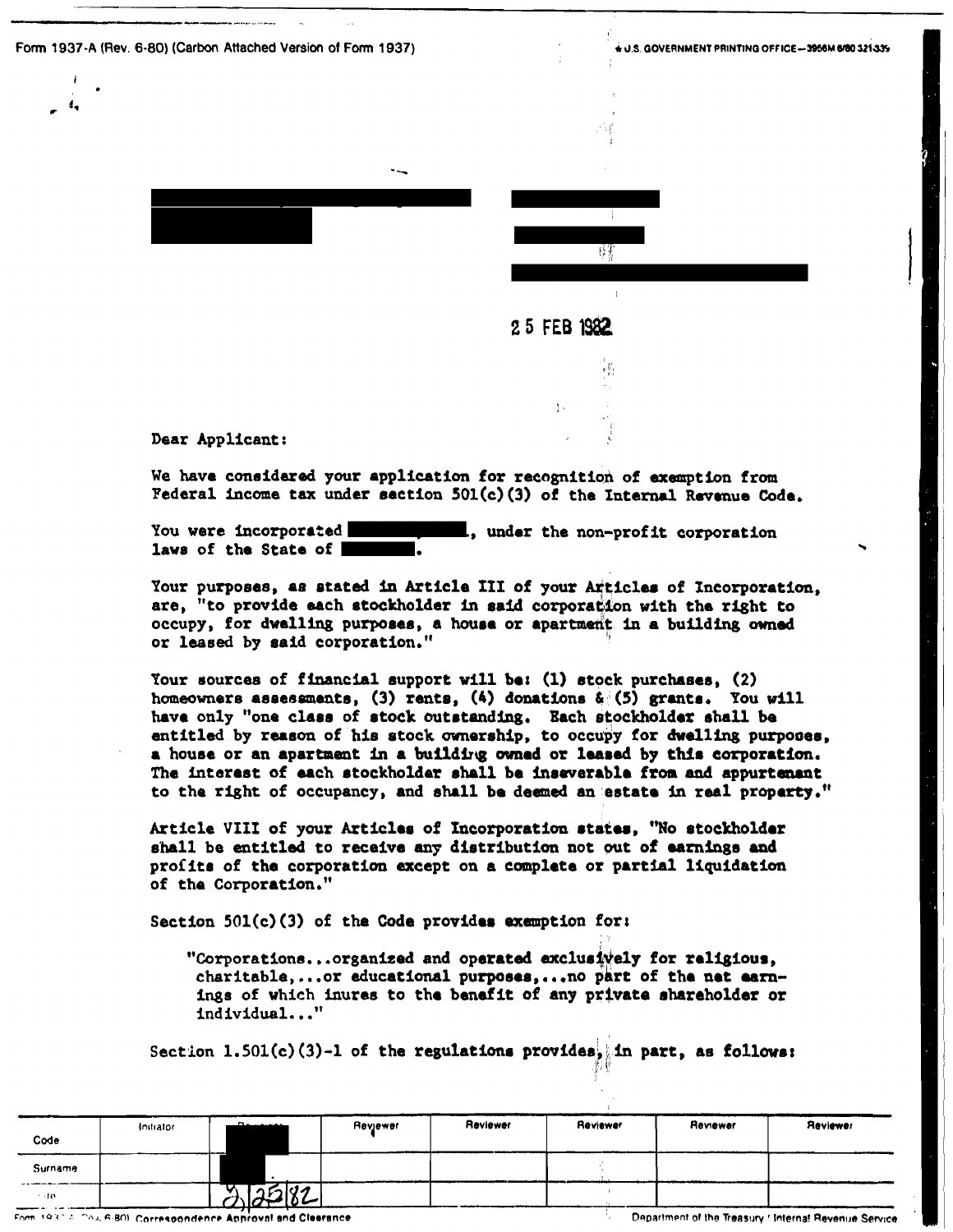"(a)(1)In order to be exempt as an organization described in section 501(c)(3), an organization must be both organized and operated exclusively for one or more of the purposes specified in such section. If an organization fails to meet either the organizational test or the operational test, it is not exempt."

ïŧ

"(a)(2)The term "exampt purpose or purposes." as used in this section, means any purpose or purposes specified in section  $501(c)(3)$ , as defined and elaborated in paragraph (d) of this section."

-2-

"(b)(1)(i)An organization is organized exclusively for one or more exempt purposes only if its articles of organization (referred to in this section as its "articles") as defined in subparagraph (2) of this paragraph:

(a) Limit the purposes of such organization to one or more exempt purposes; and

(b)Do not expressly empower the organization to engage, otherwise than as an insubstantial part of its activities, in activities which in themselves are not in furtherance of one or more exempt purposes."

 $"$ (b)(1)(iii)An organization is not organized exclusively for one or more exempt purposes if its articles expressly empower it to carry on, otherwise than as an insubstantial part of its activities, activities which are not in furtherance of one or more exempt purposes, even though such organization is, by the terms of such articles, created for a purpose that is no broader than the purposes specified in saction 501(c)(3). 表表表 !!

ì

 $\omega$ 

t

"(b)(4)Distribution of assats on dissolution. An organization is not organized exclusively for one or more exempt purposes unless its assets are dedicated to an exempt purpose. An organization's assets will be considered dedicated to an exempt purpose, for example, if, upon dissolution, such assets would, by reason of a provision in the organization's articles or by operation of law, be distributed for one or more exempt purposes, or to the Federal Government, or to a State or local government, for a public purpose, or would be distributed by a court to another organization to be used in such manner as in the judgment of the court will best accomplish the general purposes for which the dissolved organization was organized. However, an organization does not meet the organizational test if its articles or the law of the State in which it was created provide that its assets would, upon dissolution, be distributed to its members or shareholders."

> $\mathcal{N}^{\mathcal{M}}$ يكافيه

 $\mathcal{L}(\mathcal{H}_{\mathrm{c}})$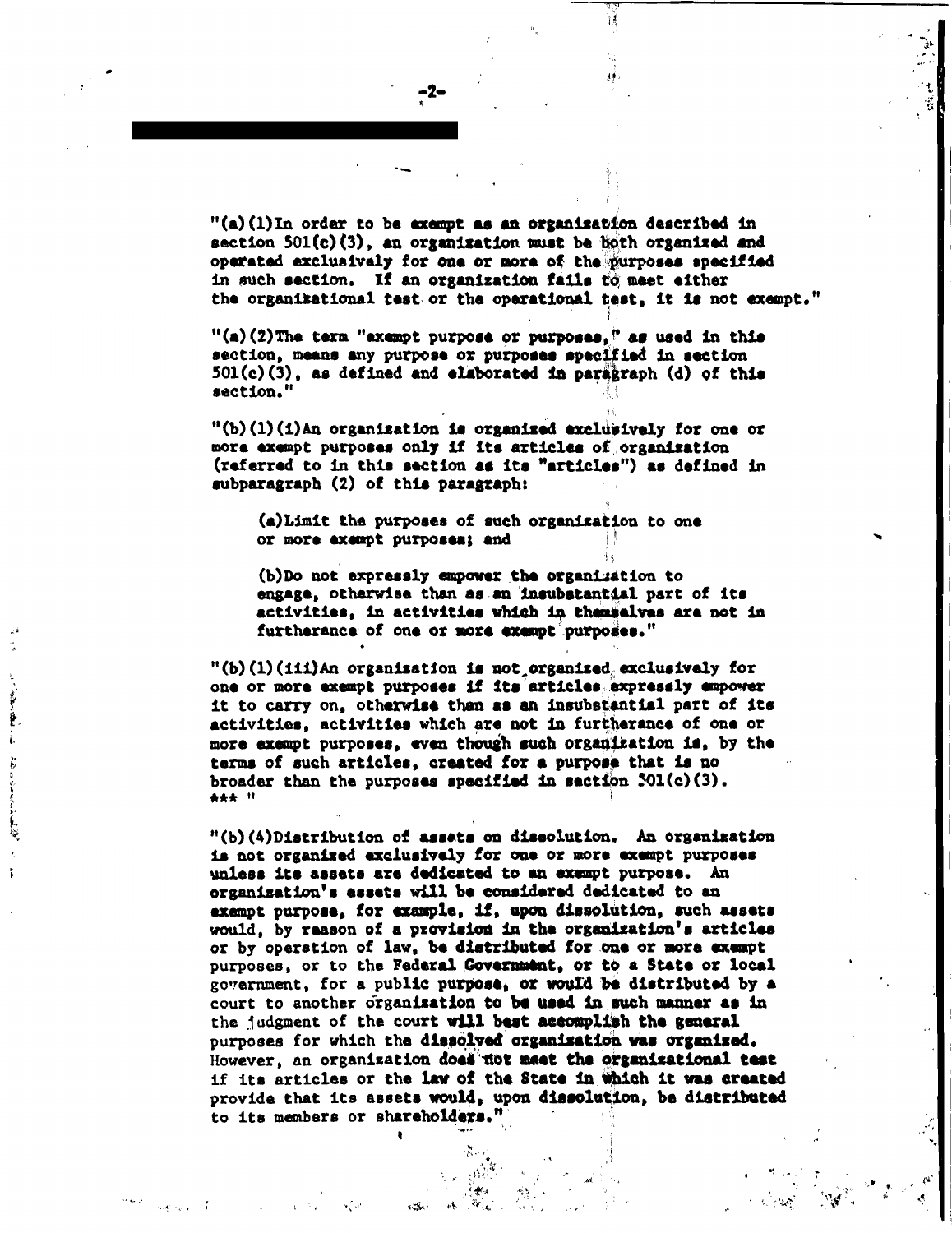"(c)(2)Distribution of earnings. An organization is not operated exclusively for one or more exempt purposes if its net earnings inure in whole or in part to the benefit of private shareholders or individuals."

Since you have no bylaws we are unable to determine the manner in which you will operate, the requirements for membership, voting rights of members and/or stockholders, dues to be paid by members, dividends to be paid to stockholders, officers of the corporation; the manner in which they will be elected, and the duties they will perform.

Your organization will function in order to be the owner and operator of a cooperative housing project for low and moderate income elderly parsons. Once the building is operating and occupied you will be responsible for all operation, management and ownership functions at determined by the residents of the building. Specifically you will (1) provide cooperative housing to low and moderate income elderly persons (2) provide management services such as maintenance, repair, upkeep, bookkaeping, record-keeping, payment of bills due and (3) provide limited laundry, social amenities and a meal site.

Based on the information submitted we have determined that you do not qualify for exemption from Federal income tax under the provisions of section 501(c)(3) of the Code because you are operated primarily for the benefit of your Temant-Stockholders.

If you agree with these conclusions or do not wish to file a written protest, please sign and return Form 6018 in the enclosed self-addressed envelope as soon as possible.

If you do not agree with these conclusions, you may, within 30 days from the date of this letter, file in duplicate a brief of the facts, law, and argument that clearly sets forth your position. If you desire an oral discussion of the issue, please indicate this in your protest. The enclosed Publication 892 gives instructions for filing a protest.

If you do not file a protest with this office within: 30 days of the date of this report or latter, this proposed determination will become final.

If you do not protest this proposed determination in a timely manner, it will be considered by the Internal Revenue Service as a failure to exhaust available administrative remedies. Section 7428(b)(2) of the Internal Revenue Code provides in part that, "A declaratory judgment or decree under this section shall not be issued in any proceeding unless the Tax Court, the Court of Claims, or the district court of the United States for the District of Columbia determines that the organisation involved has exhausted administrative remedies available to it within the Internal Revenue Service."